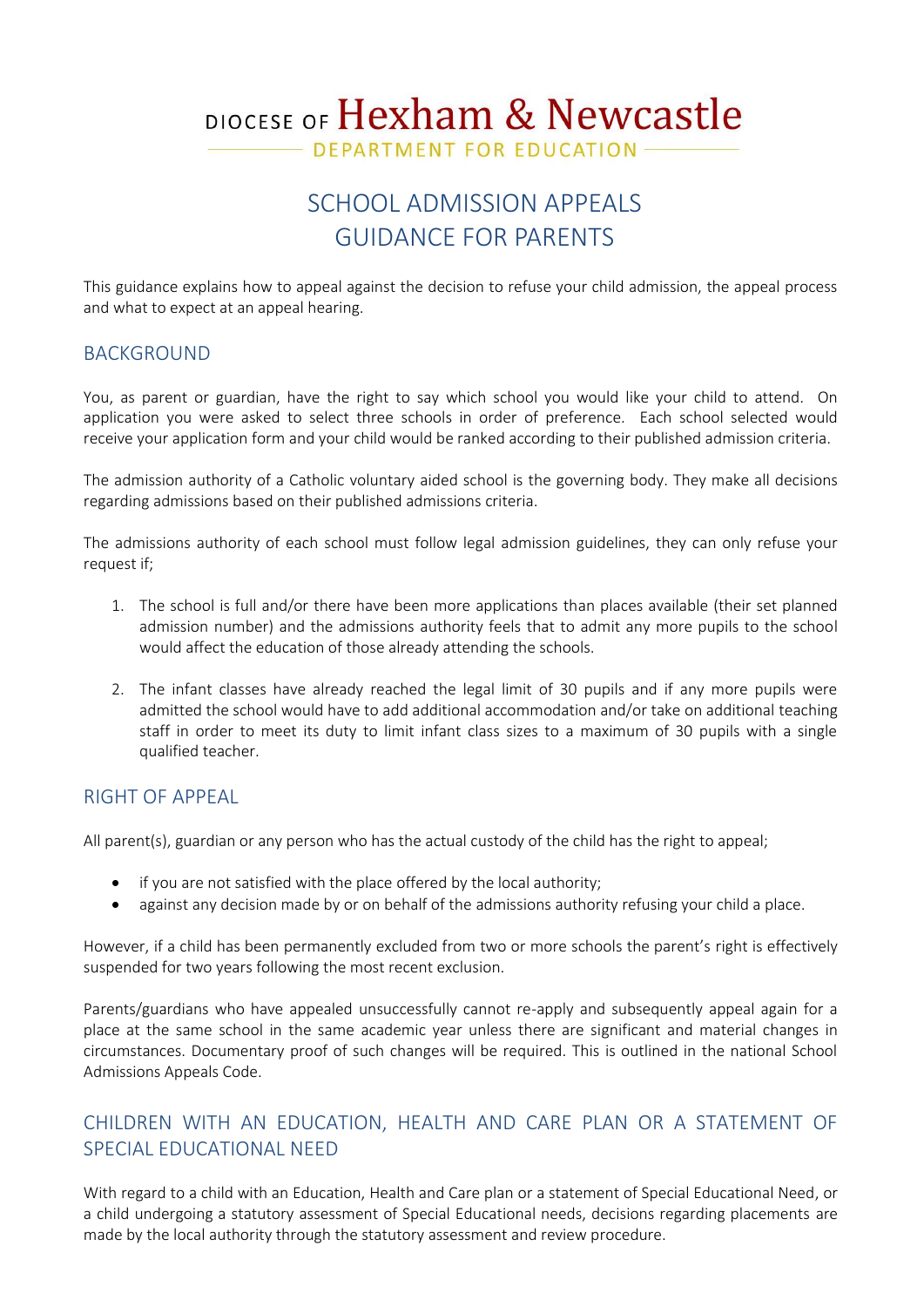Parents still have a right to appeal against the local authority's decision; however, the appeal is heard by the Special Educational Needs and Disability Tribunal and not the admission appeals panel.

# CHILDREN WITH A DISABILITY

If you believe your child has been refused a school place because of his or her disability, you have a right of appeal as this is unlawful under disability legislation. Schools and admission authorities must not discriminate against a disabled child in the arrangements they make for determining admission to school. The appeal panel will take into account the Equality and Human Rights Commission's guidance in their Code of Practice for Schools. They must, along with their usual deliberations, consider whether the pupil has been refused admission for a reason that relates to their disability.

# HOW TO APPEAL

An appeal can only be made after you have received written confirmation refusing your child a place at your preferred school.

If you wish to appeal against the decision you should complete the written notice of appeal form (provided by the school) and send it to the chair of governors at the school address. *All appeals must be in writing.* 

The notice of appeal can only be lodged after the written confirmation of the refusal to the school and should be received by the school within 30 days for first entry admissions and 14 days for casual admissions (admissions outside of the normal annual process).

The notice of the appeal must include:

- the name and address of the child
- the decision against which the appeal is made
- the grounds upon which the appeal is made
- the name and address of the person making the appeal
- if the appellant wishes to be represented including the name and address of the representative *(if applicable)*

When filling in the form you should, in support of your case, give all the reasons why you do not agree with the decision.

It should be noted that this notice of appeal form should only be used in an appeal against refusal to a Roman Catholic school and should not be used when appealing against refusal to a community school.

If you have any medical evidence to submit as part of your reasons for appeal it is necessary to enclose a doctor's letter with your notice of appeal to confirm the medical position. The LA may, with your permission, seek to confirm any medical submission by having the child examined by a school medical officer and a report made available to the panel.

In accordance with published arrangements for admission to schools your home address should be shown on the notice of appeal. The address of child minders or other family members who may share in the care of your child should NOT be used.

If your appeal involves a house move it is in your own interest to provide appropriate evidence of your move to the new address. This should be either confirmation in writing from your solicitor or some other proof that contracts have been exchanged.

You may wish not to attend the appeal hearing. In this case you should say so on the notice of appeal form. If you want a friend or solicitor to state your case for you at the hearing you should complete the necessary section on the notice of appeal. If you are unable to attend you may wish to make a further written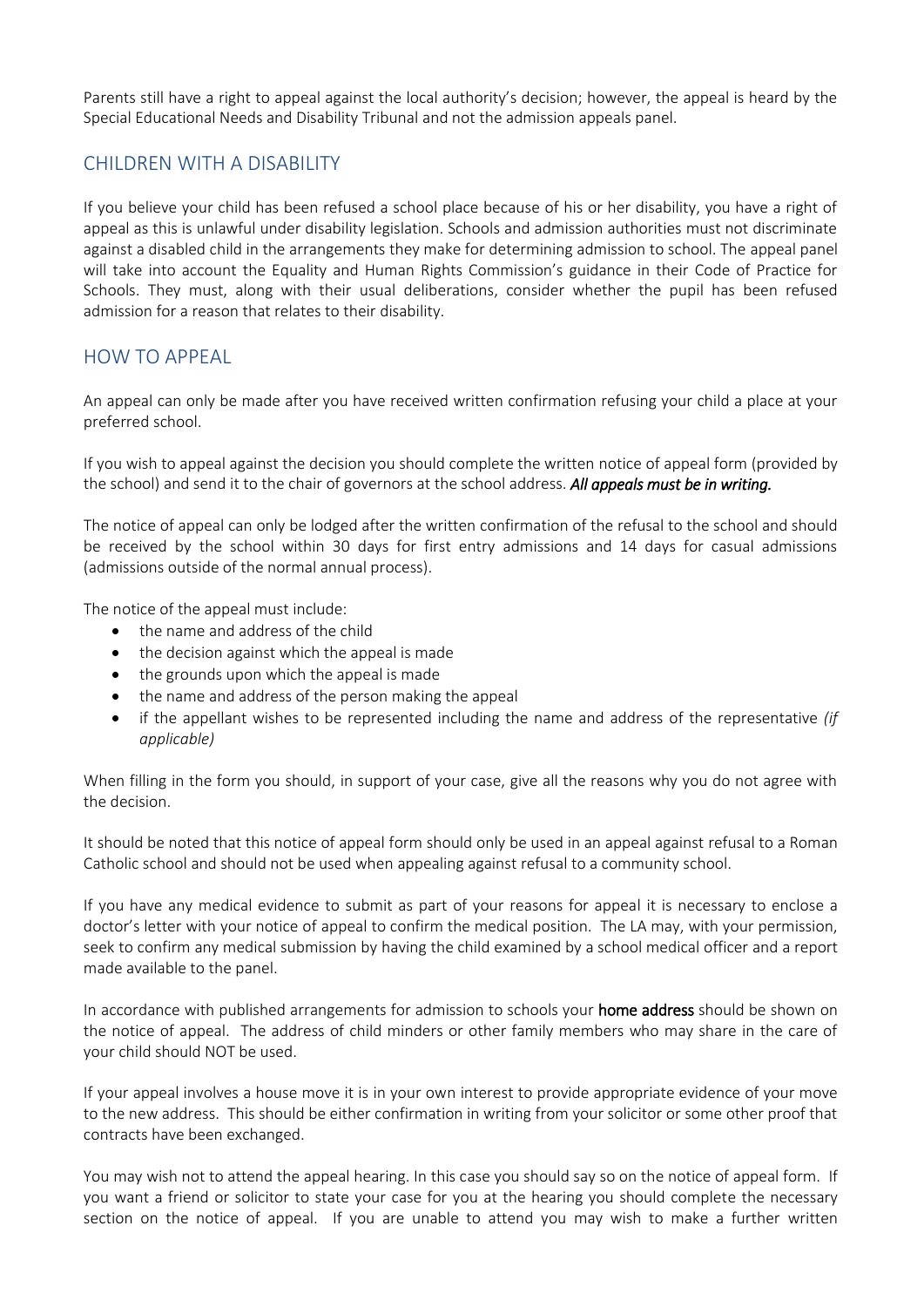statement explaining the reasons why you are making the appeal. Additional statements will be read by the appeal panel and will be considered in making their decision.

Should you choose to be represented you must make the necessary arrangements and meet any costs incurred.

You have the right to request an interpreter to be present at the hearing and translation of the appeal papers into a language other than English. Provisions will be made available for those with disabilities, such as disabled access or hearing loop. Any provisions required should be indicated on the Notice of Appeal Form.

#### It is your right to attend the hearing to state your case and you are strongly advised to do so.

# LATE APPEALS

Appeals which are sent in late are not normally accepted, but if you do not return your appeal form within the 30 days time limit, due to exceptional circumstances, you should return your completed notice of appeal as soon as possible with a covering letter explaining why your appeal was late. This will then be assessed and a decision will be made as to whether your appeal will be allowed to go ahead or not.

#### WHAT HAPPENS NEXT?

Any appeal lodged will be acknowledged and an appeal hearing will be arranged by the clerk of the appeal committee and you will have at least 14 days notice in writing before your hearing.

At least seven days before the appeal you will be sent a written statement summarising the reasons for the decision to refuse admission, the application of the admissions policy and a copy of everything you have sent to support your appeal.

You are entitled to attend the appeal hearing and may be accompanied by a friend or be represented at the discretion of the appeals committee.

#### WHO WILL HEAR MY APPEAL?

An appeal panel provides an independent decision as to whether the admissions authority (the governing body) followed their procedures correctly and made the correct decision.

An appeal panel will consist of three or five members previously selected by the governing body from an approved Diocesan list.

On this panel at least one member will be;

- a lay member (a person without personal experience in the management of any school or the provision of education in any school, disregarding experience as a school governor or in another voluntary capacity)
- a non-lay member who has experience in education, acquainted with education in the local area or be a parent of a registered pupil

*School Standards and Framework Act 1998 (paragraph 2 of Schedule 24)*

All selected members are independent from the school and had no involvement in the decision that was made.

#### THE APPEAL PROCEDURES

If you have opted to attend the hearing it is appreciated it can be an anxious occasion, especially as it involves the future of your child's education. As a result the appeal panel and its clerk (who acts as adviser to the appeal panel on law and procedure) will try to keep the hearing as informal as possible.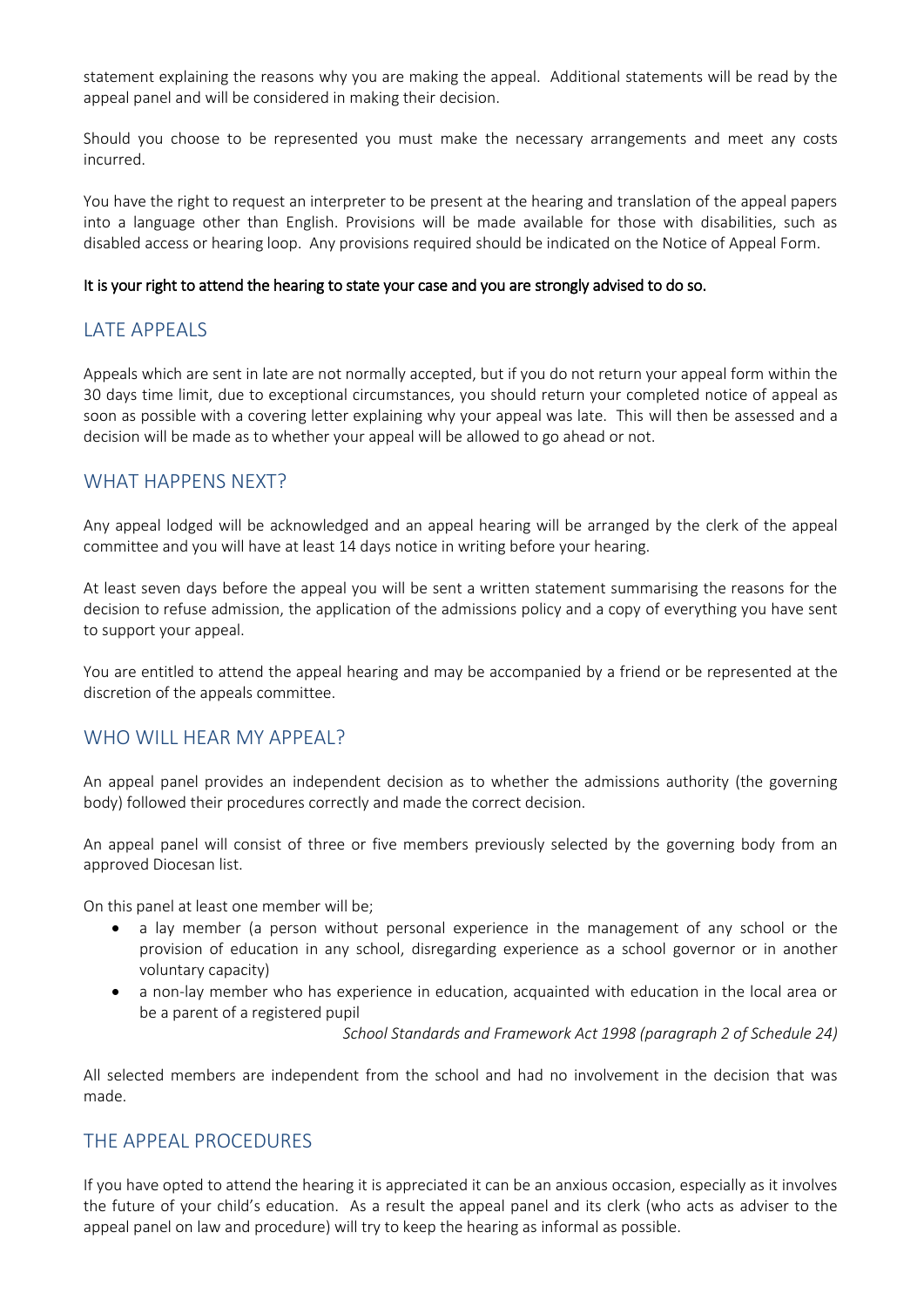The following members will be present with you (the appellant) during the hearing;

- three or five panel members
- clerk to the panel
- school representative(s)

It is advised that you arrive in good time so that you may gather your thoughts. If you do not arrive at the time you have been given the appeal may proceed without you.

# PREPARING FOR THE APPEAL HEARING

You should read through the documentation you were sent and make notes of any questions that you wish to ask or anything that you do not understand or you do not agree with.

You do not have to attend the hearing and your appeal can be considered from the written reasons you have given. However, it is strongly recommended that you attend so that you can give detailed explanation of your reasons for your appeal. Appeal panels usually ask questions about what you have written. It can be difficult for them to make the best decision without all the information.

# THE APPEAL HEARING

Firstly a representative of the governors will present the case for the school to the appeal panel followed by an opportunity for questioning by the panel and yourself.

Secondly you, or your representative, will address the appeal panel and shall be subject to questioning by the representative(s) of the governors and the panel.

The governors representative will sum up their case for the school and you will be invited for any further comments.

You and the school representative(s) will retire and the appeal panel will consider its decision.

Do not be afraid to ask about everything you do not understand or do not agree with.

# HOW IS THE DECISION MADE?

The appeal panel shall take into account;

- any preference expressed by the appellants for the school their child should attend;
- the published admission arrangements;
- such other matters as the appeal panel considers relevant.

In the event of a disagreement between the members of the appeal panel the appeal shall be decided by a simple majority votes cast and in the case of equality of votes the chairperson of the panel shall have a second or casting vote.

The decision of the panel, and the grounds on which it is made, will be communicated by the clerk of the panel in writing.

The decision of the appeal panel is binding on the governors of any school at which the appeal panel determines that a place should be offered to the child.

# WHAT IF MY APPFAL IS SUCCESSFUL?

Your child will be offered a place at the school and you will be advised what to do. Should there be any concerns please contact the school to discuss admission arrangements.